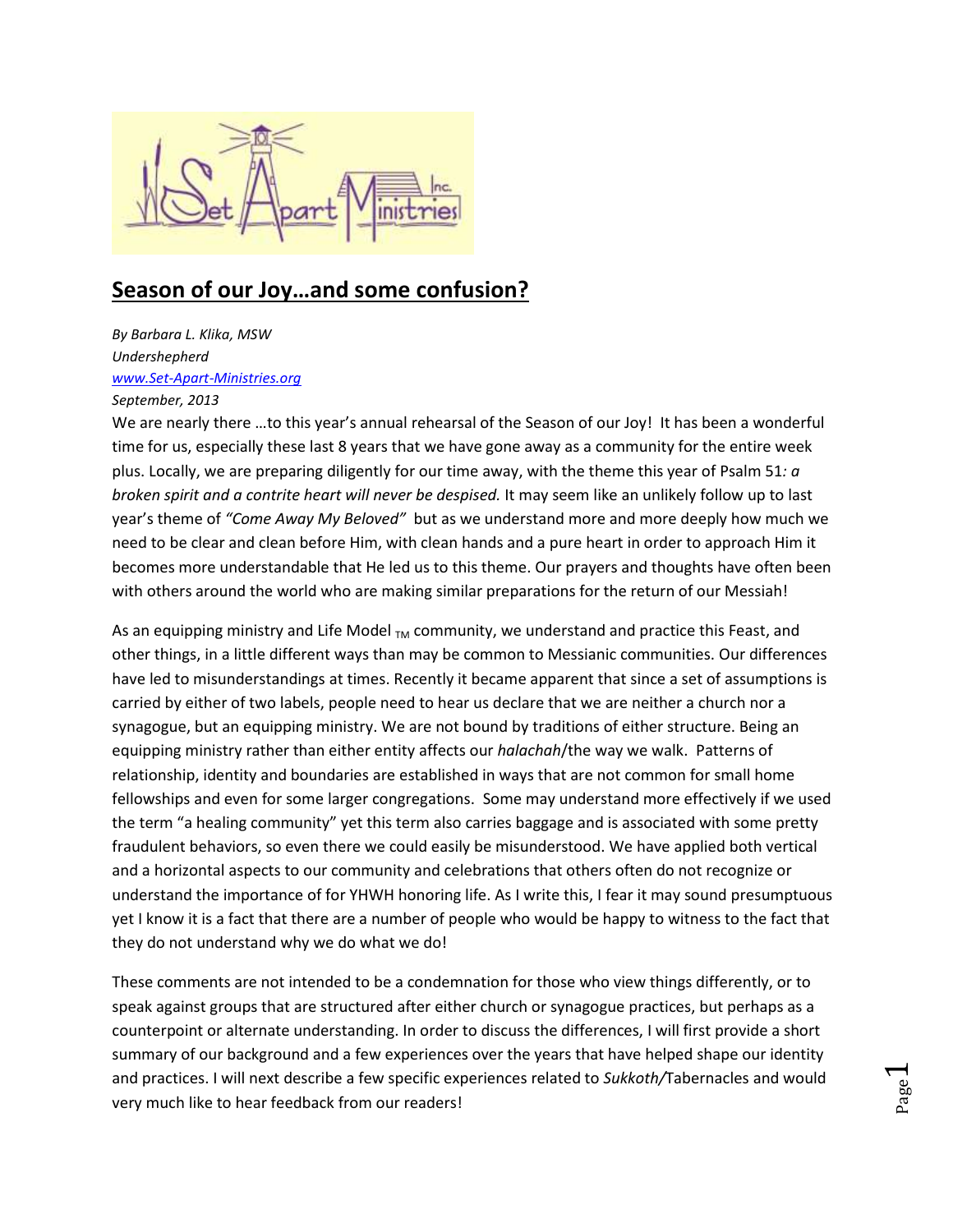- Is this perspective helpful to you?
- Do you see any way in which it is not consistent with Scripture?
- Does it fulfill or abolish the Torah?

## **Brief Summary of Set Apart Ministry (SAM) History**

Our ministry came into being originally to provide care and support in a Biblical way for those coming out of occult practices or severe spiritual trauma, a discipleship and spiritual formation community. It is more directed toward those of "Ephraim of the House of Joseph" learning how to return to the ancient paths of the Word than directed toward becoming like "Judah." This aspect alone is challenging for some people to recognize and accept. There are several articles on our site that address various aspects of this matter.

After working many years in my private mental health outpatient clinic with dozens of survivors of satanic or ritual abuse, I was aware that all I could do in that setting was simply not enough. Though I never advertised for such clients, they seemed to find me! Searching area churches for support people to come alongside these survivors routinely resulted in more people in need of help rather than helpers. A season of prayer and fasting led to the understanding that I was to birth Set Apart Ministries with Hebrews 10:32-39 as our mission statement. In January, 2000, my husband, Bob, and my prayer partner, Janell Schroeder, incorporated as a non-profit ministry to do so. We were anticipating the freedom to provide additional prayerful support with clear Bible study and personal care that could not happen under the authority of a state certified clinic. We knew we would be offering Life Model  $_{TM}$ groups and individual work as well as regular Bible study and worship that many traumatized people could not tolerate in a church setting. Truthfully, many church settings couldn't tolerate them and their needs either. We had already begun to study from a Hebraic perspective so that it soon became apparent that it wasn't only the clients who were "coming out" from various pagan practices but also we, ourselves, needed to do so. At that point, we understood that our "territory had been enlarged." Soon thereafter, it became clear to me that we would become a community, though the understanding of the meaning of this continues to grow. We were given wise counsel from others already walking after Messiah Yeshua and His Torah as to what materials to begin with and did so. Since then, it has been a walk of faith and listening to the *Ruach haKodesh*/Holy Spirit as we have chosen our study materials. (A listing of what we have studied together over the years will be found at our [www.PlantandGrowMessianicFellowships.org](http://www.plantandgrowmessianicfellowships.org/) website.)

At one point, a deep and difficult discussion ensued among all of us, leaders and participants alike, as to whether we were to be primarily about trauma restoration or primarily about following after Yeshua as a Torah pursuant community. Hands down, it was clear to all that pursuing Torah was to be the primary focus with restoration from trauma recognized as a need for both those of severely traumatic background as well as many from more "normal" backgrounds. The Life Model  $_{TM}$  maturity and recovery materials were a primary resource, secondary to the Scriptures, for us as we developed our understanding of how to help all grow in faith and joy to overcome the fears of our past. We all need to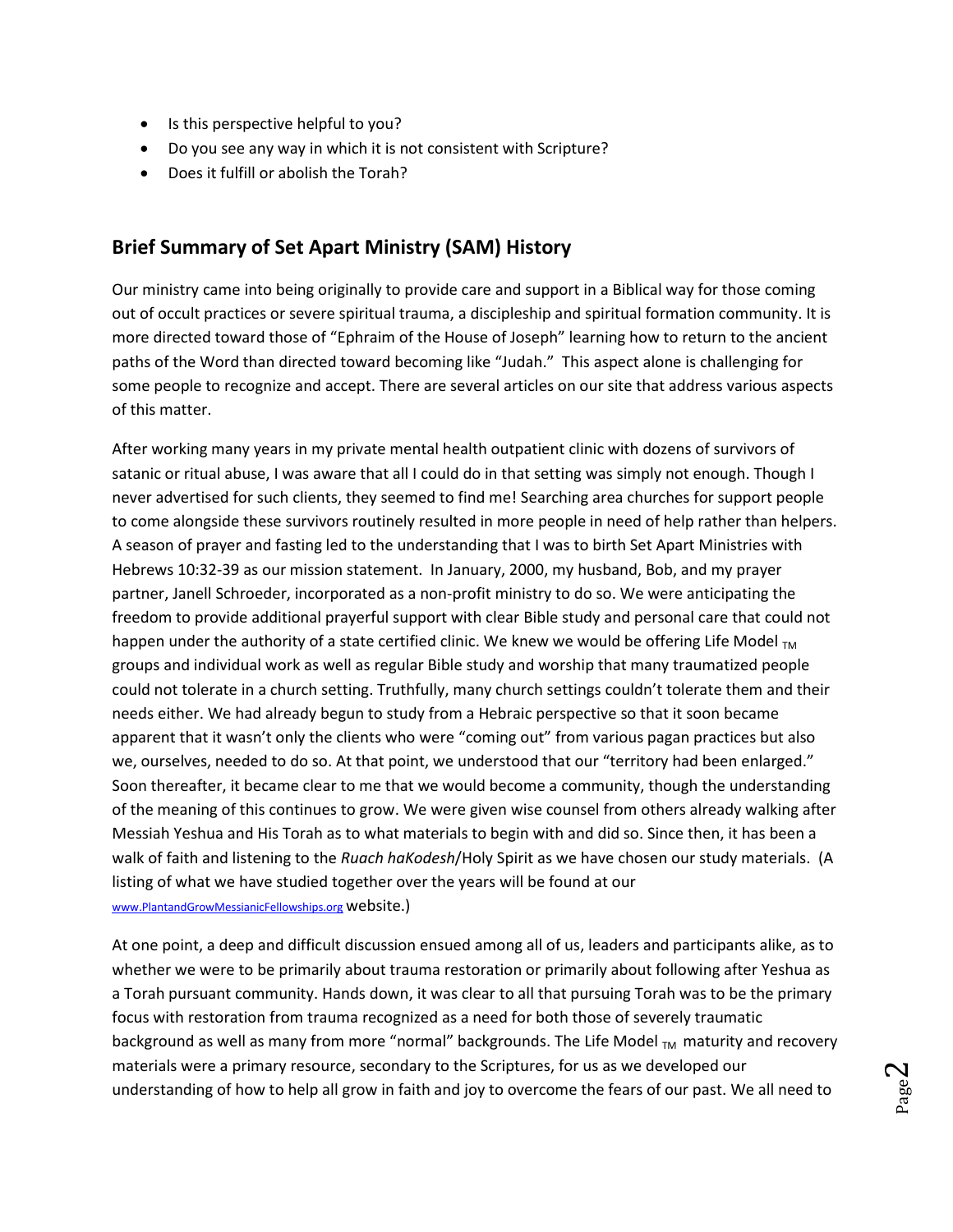learn how to be more like Messiah and live from the heart He gave us, as well as learning and then doing what it is "like us" to do in many situations.

We understand that walking after Messiah Yeshua, the Living Torah, is something that the Scriptures indicate can really only be done in community. We are sad for those who remain alone without community and try to provide what encouragement we can to them, while also still encouraging them to find local community wherever possible. We have a relational Elohim who created us for relationship with Him and with one another and with the creation. Our community members live far enough apart that it is not practical for us to be together on a daily basis and sometimes is even a challenge to gather on a weekly basis for Shabbat. Yet, we view these gatherings as not only a fulfillment of the need to gather for His *moedim*/appointed times but also our best opportunities for learning to be together while learning to become more like Messiah as we mature in Him. Our definition of our Messianic community is found [here](http://set-apart-ministries.org/communitydefinition.html) and there are many articles on our site about relationships and community to further establish a picture. It is in the context of iron sharpening iron that we can best grow. This includes awareness that seeking knowledge alone, outside the context of relationships can lead to various problems; see related articles [here](http://www.set-apart-ministries.org/shepherdsneedtoknow.html) and [here.](http://www.set-apart-ministries.org/leadership.html) We do understand that we are a part of the working of the *Ruach haKodesh* in calling His people back to the ancient paths, but do not see that this means that we are to automatically emulate Judah or Judaism, any more than we would continue in practices from our traditional Christian walk that we now understand are not consistent with *Torah*. See related article [here.](http://www.set-apart-ministries.org/files/Articles/MessiahYeshuasFollowersBecomingasJudah.November2010.pdf) Note that we do not think this matter needs to come from an adversarial position but one of mutual respect!

We have never publicized our community meeting place or time though we *have* publicized our presence in the local community and events to which the public is invited. We have learned to be cautious about opening the doors to the public without some screening for several reasons. It is simply that we prefer to meet people before they attend a SAM gathering, preferably in person but by phone if that is the only way to do so. Having many members who have been involved in cults at one time or another in their lives means that we need to be discerning and protective. This is less so now as our people have either healed and matured very much or chosen to leave, but we remain somewhat cautious. Guests we do not know at all may bring similar backgrounds with or without their own knowledge. The intricacies of mind control and programming issues which I am prayerfully screening cannot be explained briefly.

Though we seldom would refuse to include someone, we would be prayerfully alert to anything inappropriate when we suspect or know someone has this history. As difficult as it is, such "triggering" events cause upheaval and disruption in the gathering but may also expose another area of weakness or fear with opportunity to bring resolution and greater joy. Before we instituted this screening we had a number of situations that brought chaos into our worship and study times. You may recognize similar events in your history. One example was a newer member inviting someone they just met at a store to a worship time, without realizing that they were only interested in the cultural aspects of Hebrew dance and were in fact, member and pastor of Reverend Sun Yung Moon's church. Several times we had guests who came with the intent to sell their products, rather than for worship or study. One individual came presenting himself as married to a woman we later learned was not legally his wife, but one of a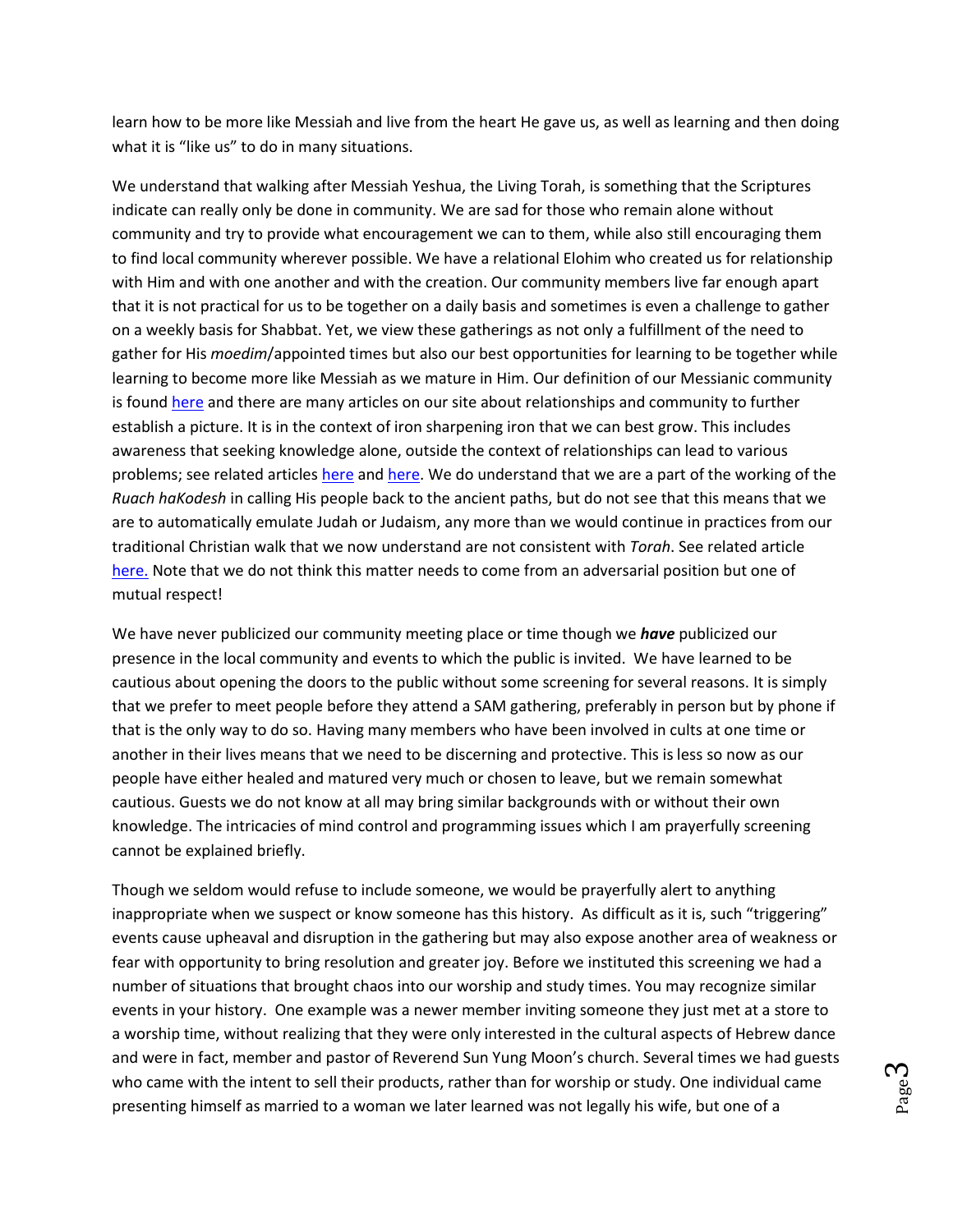succession of women he had convinced they were spiritually married. We have also experienced requests to attend simply because someone is interested in the cultural aspects or the use of flags or banners with no desire to worship the God of Israel. We have experience with people who want the social opportunity to share their cooking skills more than they want to honor our Elohim. Even since instituting the simple practice of meeting people first, we have had some strange situations we wouldn't have thought to ask about first. One individual who had studied alone for years was horrified that everyone in attendance didn't wash the outside of their shoes at the door or that we did not practice washing off the exterior of all packages of food purchased and brought home. One individual was exuberant about attending worship time but refused to use any study materials, saying that he only needed the Holy Spirit and there was something wrong with us if we needed anything else. Someone wanted to bring a lamb for sacrifice and then require everyone to remain on the property overnight. We were glad we learned about that intent ahead of time! It has been a challenging process but we have learned much along the way and recognize the need to protect our identity and boundaries as a community that first honors Messiah above all else.

How much importance then can we put on the Feast of *Sukkoth*/Tabernacles, the time when we come away from the cares of the world to focus on daily worship and study while in daily relationship with one another! This past year was the first year we also were away together over *Pesach*/Passover, Hag *haMatzot*/Feast of Unleavened Bread and *HaBikkerim*/First Fruits. Not only are we fulfilling His commandments to observe the Feasts but we are also honoring our commitment to one another in community to do so together as an opportunity to grow. Close daily collaboration will always bring out differences and opportunities to learn to manage conflict well. It is inevitable so we might as well learn! Though much can be learned in a gathering with people over a short time period, it is also true that many people are able to act in a more socially acceptable manner for a short time than may be the case for their usual behavior. When gathering with people with whom one has a long term covenant connection, what is learned can be deeper and more lasting, as well as more challenging for all.

For us coming together for the full Feast celebration is an opportunity

- For daily worship, prayer and study in topics too large for weekly time together,
- to further develop relationships,
- observe the growing maturity of everyone involved, or the lack of it,
- learn more about how our community and leadership can be of encouragement or exhortation for both personal and corporate growth,
- to work together to develop our Sukkoth campus,
- And have some fun and recreation together.

Over the years I have observed that many people who lead a local fellowship leave that group in order to attend a Sukkoth gathering in a regional or national setting. Though there is much to be gained from coming together and learning from one another, I have long felt that a *moedim* is not the time to do so. If the leadership departs, what are the members of the group who are unable for one reason or another to also leave, to do at home? To my eyes, this seems like a shepherd who would leave his sheep alone. I

Page  $\overline{\mathcal{A}}$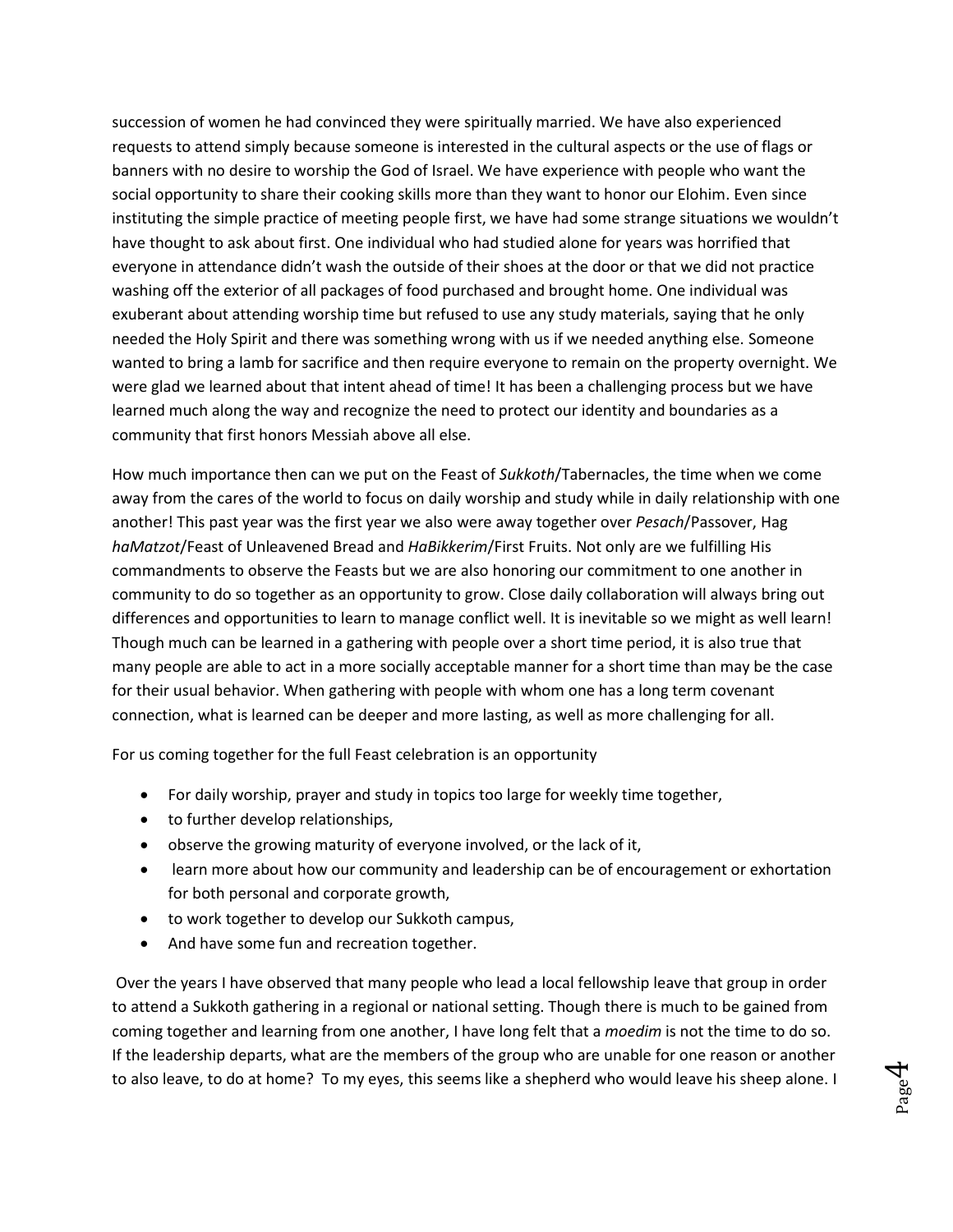can't help but wonder if allegiance to a regional or national setting precludes or negatively affects the development of local community.

A secondary concern is that my impression is that our Abba often allows things to happen during His appointed times so my anticipation is that when the expected events prior to the return of our Messiah occur, the feast times may well be times of chaos. What better time for judgment to fall on the world system than when His people are away from the cares of the world, together, focused on Him! If leaders or even segments of a local community are accustomed to gathering elsewhere, what will happen to them all if chaos ensues in the world during that time? Messiah was also concerned that sheep without a shepherd are harried and helpless. My impression is that we are to be established in knowing "our place" to be for the *moedim* so that the rehearsing we are doing will be a part of our preparation for what is to come. Yes, I do understand that our Abba may also choose to supernaturally move us as He chooses.

We also see that a number of people seem to view Sukkoth as a time for spending one or two days here and there at various Sukkoth locations. This may be for many reasons, among them a desire to see friends in various places, a desire to connect their children with more children of like mindedness, and even a sense that this time is like a vacation. Many people do make friends and look forward to their yearly time together. This is not a bad thing, however, one concern is that as noted above, many people are capable of behaving well for a short period of time that is not really representative of their normal functioning. When situations change, perhaps leading to remaining far longer than expected at such a gathering, I can't help but be concerned for their ability to remain in harmony! As one nationally known Messianic leader wrote: "Our iron sharpening iron process too often looks like a brawl with lead pipes."

Review of literature from various organizations practicing one form or another of Judaism do seem to promote the idea of a "vacation atmosphere" though I see that it comes from tradition and Talmudic teaching more so than from the Torah. We also have people who grew up attending the Worldwide Church of God Tabernacles gathering at a site here in Wisconsin in which literally thousands of people from all over the world participated. Local restaurants changed their menus during this week to accommodate them. Their practice, too, included daily worship, study and activities as well as the practice of inviting people to your location for shared meals, a cherished memory for many.

I wonder as I write this, if those who host large gatherings have preparations should it be necessary for guests to remain! Yes, we can look to YHWH for His provision and grace, but it is also true that He expects us to behave prudently. A secondary concern is that these gatherings, when people come and go, and sort of mix and match, represent a more casual level of community, not one in which people can really experience iron sharpening iron. *See the article on "social[-ship vs. fellowship.](http://www.set-apart-ministries.org/files/Articles/FellowshipvsSocialship.July2008.pdf)"* There is no opportunity to learn to function well in tandem with and under the authority of one's home fellowship, or local shepherd leader(s). "As we train, so will we perform" is a military axiom that Mike Clayton, among others, has attached to our preparation as part of Messiah's Bride and army.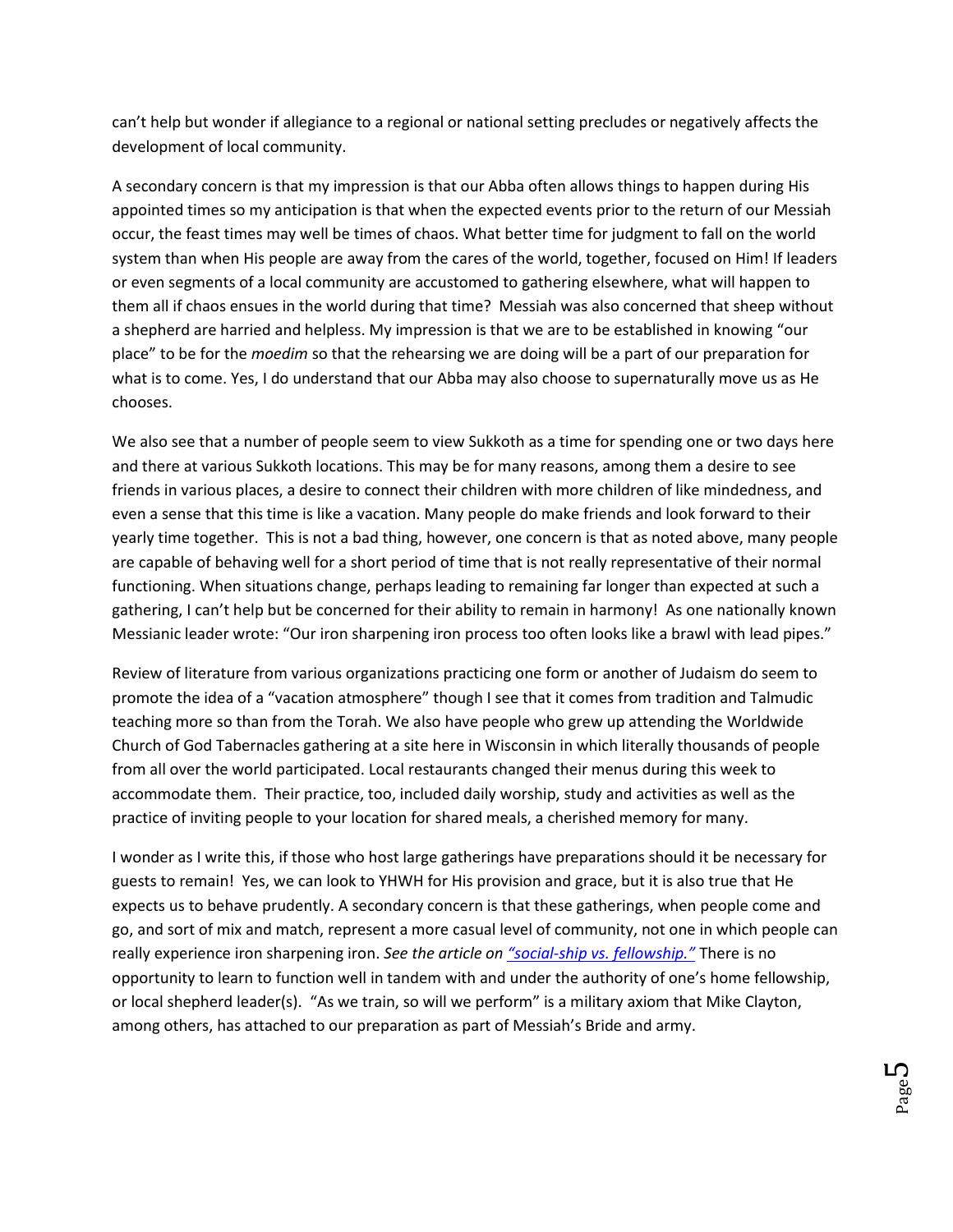## **Sukkoth Experiences**

A number of years ago our entire community traveled to spend Sukkoth with another community. It was quite an event, traveling across several states, caravanning in several vehicles with camping equipment for all and accommodating the needs of those with various disabilities as well as small children! We were welcomed and treated well by this long established community but saw some aspects with which we were not comfortable.

Though there was a full schedule of events there was very little participation of local members, leaving our small community in majority attendance at most events throughout the week. We do understand how difficult it is for all to obtain leave from employment or school obligations yet as a community, we do encourage all to prayerfully do everything in their power to free up this time as a part of being a committed community of Believers who give Messiah …and our community…priority in our lives. (We understand that those very new to the celebration haven't yet had opportunity to begin to structure their schedules in advance and so may not be able to fully participate as they first come in. We try to accommodate them while also encouraging them to make arrangements in advance for the next season.)

A second situation there was more difficult. This community practiced invitations to community members for the purpose of reaching out to the nations to draw them in to learn about the Feast. We understand and appreciate such a desire, but when an occult practitioner, a shaman, was among those invited to present and teach their beliefs, we took exception and did not participate. It is our understanding that inclusion would be based on their desire to come into the sukkah and learn of the ways of our Elohim. With that perspective, we would have no trouble welcoming even an occult practitioner! However, in this case, the practitioner was not interested in learning from the hosts but rather focused on attracting people to their belief system. This willingness to include a teacher with this goal was puzzling to us.

More recently, we ran into opposition to our *halachah* that we meet people, in person if possible or at least by telephone, prior to including them in any of our community gatherings. Since a Sukkoth gathering is quite an extensive time commitment and very important to our community growth, we do also practice this at such times. An individual known to me expressed interest to attend and was welcomed to come. Without notice, this individual invited someone unknown to us. When our policy of meeting people first was brought to their attention and they were asked to have the guest contact us, the response was immediate and negative. Apparently the assumption was made that it was for the purposes of determining whether or not the person was acceptable enough to attend. Comments were made in regard to our enjoyment of the movie, *Ushpizin*, that we should learn from it and welcome even criminals or other so-called undesirable people without question. An effort to address the misperception was not accepted, and I now see some evidence that this negative assessment has been passed on to others.

This really was a very sad occasion for us, and somewhat ironic in that the individual involved probably doesn't realize that we are affiliated with a local Prison Aftercare Network and so far have helped 3 male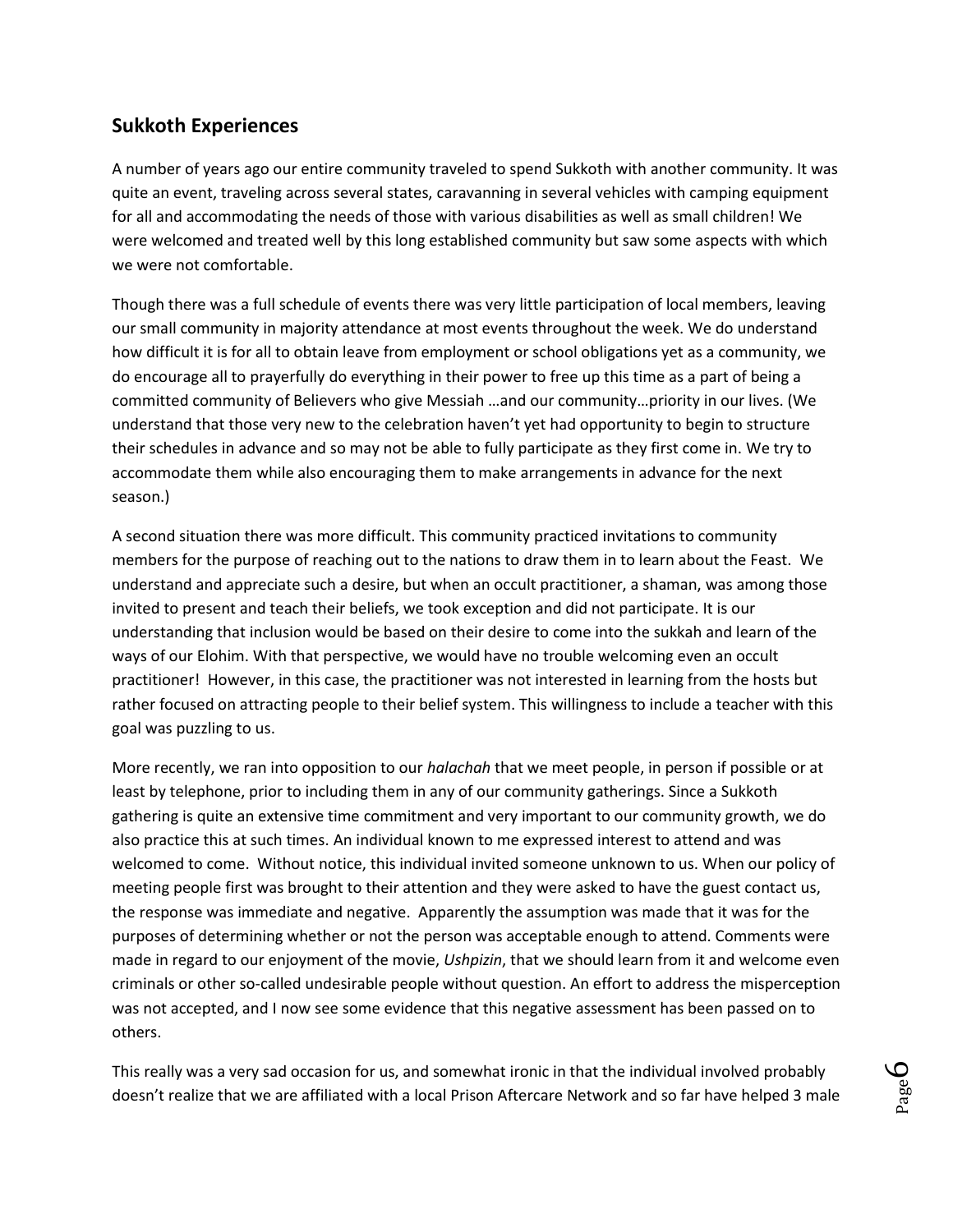sex offenders return to life on the outside as part of our community. We are told by those most closely associated with services for released prisoners that we are the only Messianic organization in our state that has made ourselves available to support ex-offenders, though we know others that provide educational materials to many while they are incarcerated.

This experience led me to look more closely at the traditional aspects of "Ushpizin" in order to better understand this very strong negative reaction and assessment. In the process, light was shed on the previous experience as well.

I was challenged by this most recent incident to look more closely at the traditions around Sukkoth as it pertains to "Ushpizin." Upon reviewing materials available online, both directly from several sites of various sects of Judaism, it became clear that these traditions have far more to do with Talmudic teachings than they do the Torah. I will list several of these resources at the end. There is an almost magical aspect of the teaching that if we tolerate any kind of guests, that we merit the presence of the founding fathers, and will receive a blessing.

*And so we come to the ushpizin. As we fill our sukkah with earthly guests, we merit to host seven supernal guests, the seven "founding fathers" of the Jewish people: Abraham, Isaac, Jacob, Moses, Aaron, Joseph and David[.2](javascript:doFootnote() While all seven ushpizin visit our sukkah on each of the seven nights and days of Sukkot[,3](javascript:doFootnote() each supernal "guest" is specifically associated with one of the festival's seven days, and is the "leading" or dominant ushpiza for that night and day[.4](javascript:doFootnote()*

*Translated into English, the word loses some of its mystery and otherworldliness The Kabbalists teach that these seven leaders—referred to in our tradition as the "Seven Shepherds of Israel"—correspond to the seven sefirot, or divine attributes, which categorize G-d's relationship with our reality, and which are mirrored in the seven basic components of our character (man having been created "in the image of G-d").*

*As each supernal "guest" graces our sukkah, he empowers us with the particular quality that defines him. This is the deeper reason that they are called the "Shepherds of Israel," for like a shepherd who provides nourishment for his flock, these seven leaders nourish us their spiritual essence: Abraham feeds us love; Isaac, self-discipline; Jacob, harmony and truth; and so on.*

*And while these seven great souls are our "shepherds" all year round, the seven days of Sukkot are a time when their presence in our lives is more pronounced and revealed. As we enter the "temporary dwelling" of the sukkah, freeing ourselves from the dependence we developed on the material comforts of home and hearth, we are now in a place in which our spiritual self is more revealed and accessible. In this place, the ushpizin visit us, empowering us to connect the seven dimensions of our own soul's "divine image" with its supernal source in the divine sefirot, feeding, nourishing and fortifying our spiritual self for the material year to come.<sup>1</sup>*

There seems to be quite a lot of confusion between the supernatural qualities of our Elohim and the qualities of human beings, however important they may be in our history. This is similar to the confusion

 $\overline{\phantom{a}}$ <sup>1</sup> [http://www.chabad.org/holidays/JewishNewYear/template\\_cdo/aid/571505/jewish/The-Ushpizin.htm](http://www.chabad.org/holidays/JewishNewYear/template_cdo/aid/571505/jewish/The-Ushpizin.htm)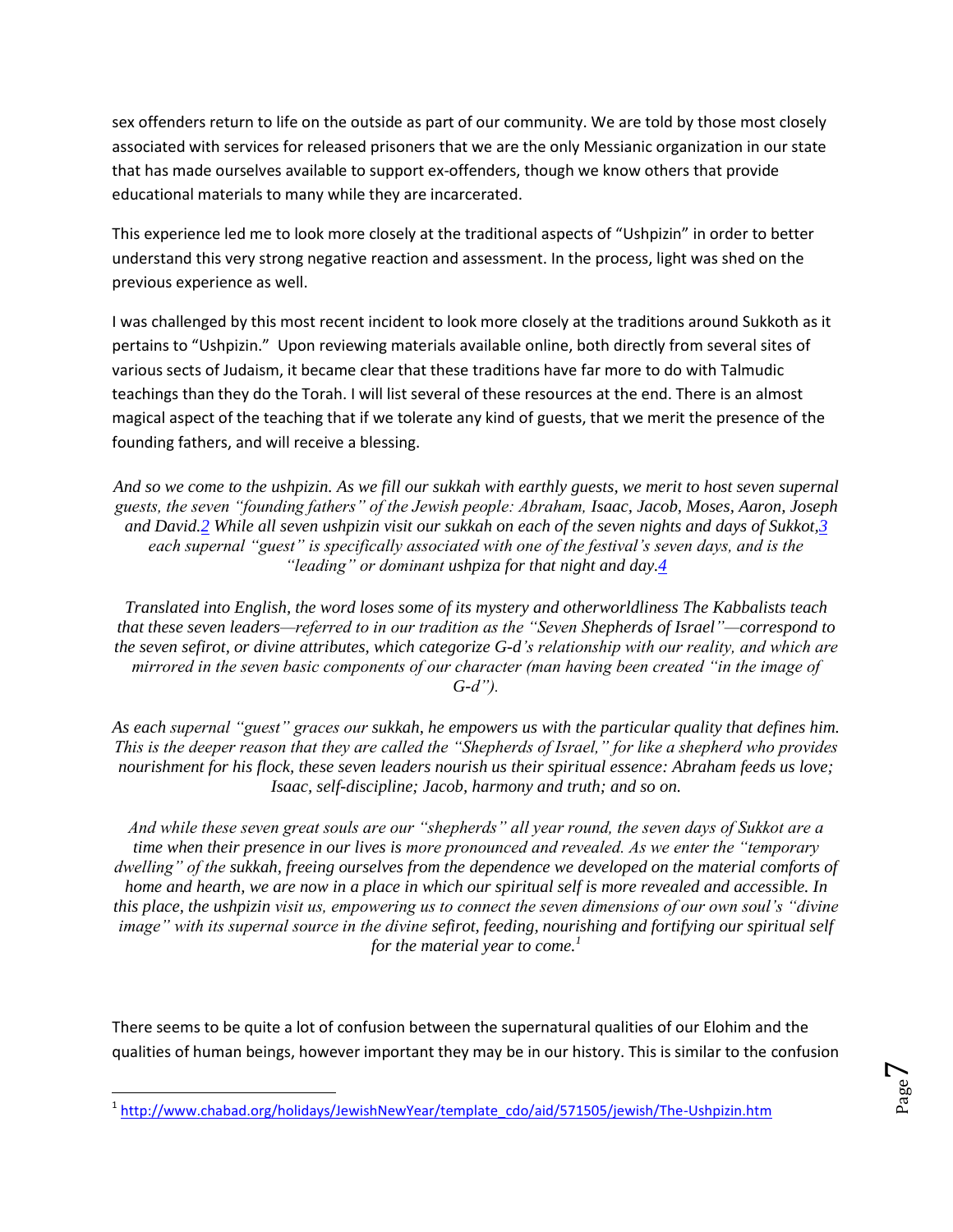that exists with the identity of Messiah being confused with the land of Israel in many rabbinical teachings of more modern origin.

Having reviewed similar teachings during my review of the *[Garden of Peace](http://www.set-apart-ministries.org/files/Articles/TheGardenofEmunaPeaceandWomensWisdomBkRevew.July.2010.pdf)* series I recognized some elements that relate to witchcraft and being able to earn a reward. I also saw some of the same kind of comments that have led to *Purim* becoming known as a modern gathering that features dressing up in costumes and drunkenness or even beliefs that have led many to believe that the *Dreidel*, a beloved part of *Chanukah* celebrations, really has a place in a Torah pursuant lifestyle, when it is in fact, a gambling game. (Both Purim and Chanukah have great spiritual relevance to us today that is easily overshadowed by these more superficial behaviors and instructions that do not come from the righteous teachings of our Elohim.)

My understanding of encouraging guests to participate during this Feast is that we are to encourage **those who have seen evidence of our Elohim among us and who desire to learn of Him**.

*Many nations will come and say, "Come and let us go up to the mountain of the LORD And to the house of the God of Jacob, That He may teach us about His ways And that we may walk in His paths. For from Zion will go forth the law, Even the word of the LORD from Jerusalem."* - New American Standard Version (1995) Micah 4:2

Then, no matter their background, we are to teach and encourage them! I do not see that it would be a fulfillment of Torah to allow or encourage them to teach their beliefs in such a setting, nor do I see that it would be a fulfillment of Torah to allow and accept inappropriate behavior with the expectation of reward. We do certainly want to and do remember those who are in need and do what we can to provide for them, though this may not necessarily involve them entering our sukkah. Now I can see what may have been at work for those who thought it was appropriate to invite a shaman into their sukkah! Now I can see why someone who thinks this kind of teaching is acceptable would be offended by a simple request to meet a participant in advance!

It felt important to share these observations for the benefit of others who may be struggling with how best to celebrate such important days! I do not intend to be disrespectful toward those who believe and practice these things, although I do intend to challenge them to examine the Word itself, rather than depending on Talmudic teachings or traditions of men.

As an equipping ministry, YHWH willing, we will continue to teach and encourage all who are willing to consider what He is showing us about how to honor Him and walk in His ways, not our own. We will continue to lift up those who do not understand our ways and prayerfully seek Abba's Hand for ourselves here and for them that we may all come together in Messiah Yeshua, especially at this wonderful time of the annual rehearsal of the Marriage Feast of the Lamb!

## **Resources**

[www.aish.com/h/su/dits/48965711.html](http://www.aish.com/h/su/dits/48965711.html) The Seven Guests